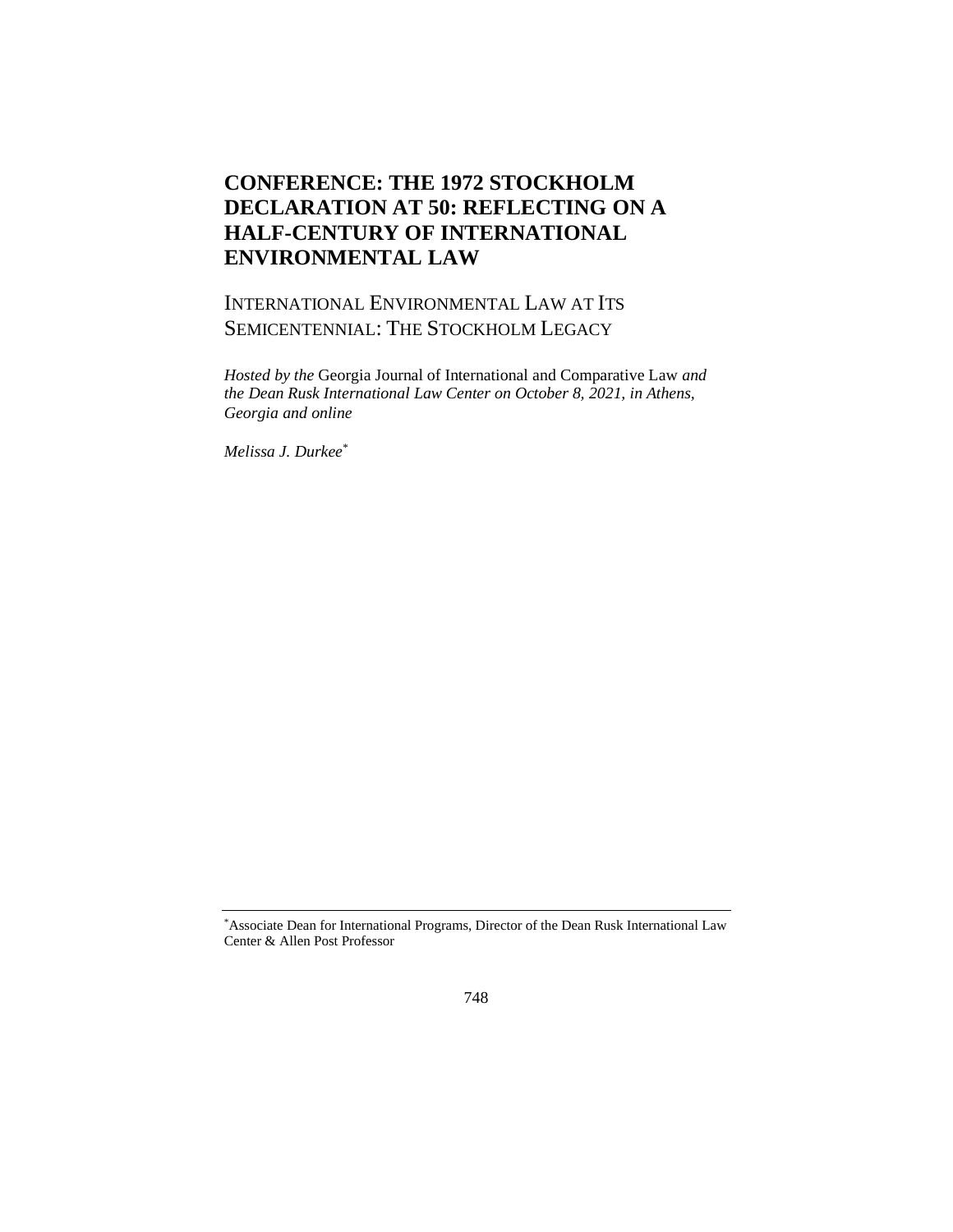The 1972 United Nations Conference on the Human Environment produced the Stockholm Declaration, an environmental manifesto that forcefully declared a human right to environmental health and birthed the field of modern international environmental law.<sup>1</sup> The historic event powerfully "dramatized . . . the unity and fragility of the biosphere,"<sup>2</sup> sparking a remarkable period of international legal innovation and cooperation on environmental protection in the decades to come. This special issue, in celebration of the *Georgia Journal of International and Comparative Law*'s 50th anniversary volume, evaluates the legacy of the Stockholm Declaration and the legal movement it launched.

 That half-century ago conference in Stockholm, Sweden marked an early awakening by the community of international diplomats, lawyers, and civil society organizations to the idea that the environment is a matter of global concern. Other matters preoccupied them at this time: one was the Cold War hostility between the United States and the Soviet Union and the resulting bipolar checkmate in global affairs; another, the efforts by many countries to escape the bonds of colonialism. Only a few international treaties concerned environmental matters, and most of them were then very new.<sup>3</sup> Yet, the effects of industrialized society on the environment were intruding into public consciousness. Rachel Carson's 1962 book "Silent Spring" had shocked many readers into concern for the "internationally devastating effects of certain chemicals on wildlife,"<sup>4</sup> and a series of environmental disasters around the world had also sparked environmental awareness and concern.<sup>5</sup> Some countries, like the United States, had begun to pass domestic legislation aimed at curbing harmful pollution and protecting natural resources.<sup>6</sup>

 Against this backdrop, Sweden proposed that the time was ripe for a United Nations conference on the human environment. Despite the formidable geopolitical challenges of the time, Sweden successfully convened 113 nations and at least 250 non-governmental organizations in Stockholm to develop the principles by which international environmental law should

<sup>&</sup>lt;sup>1</sup> Stockholm Declaration of the United Nations Conference on the Human Environment, *Report of the United Nations Conference on the Human Environment*, U.N. Doc.

A/CONF.48/14 (1972) [hereinafter Stockholm Declaration].

<sup>2</sup> Lynton K. Caldwell, *A World Policy for the Environment*, UNESCO COURIER, Jan. 1973, at 5.

<sup>&</sup>lt;sup>3</sup> These concerned whaling, fisheries, marine pollution from oil damage, and civilian use of nuclear energy.

<sup>4</sup> Edith Brown Weiss, *The Evolution of International Environmental Law*, 54 JAPANESE Y.B. INT'L L. 26 (2011).

<sup>5</sup> PAMELA CHASEK, STOCKHOLM AND THE BIRTH OF ENVIRONMENTAL DIPLOMACY, INT'L INST. FOR SUSTAINABLE DEVELOPMENT (Sept. 2020),

https://www.iisd.org/system/files/2020-09/still-one-earth-stockholm-diplomacy\_0.pdf. <sup>6</sup> *See, e.g.,* National Environmental Policy Act of 1969, 42 U.S.C. §§ 4321 *et. seq.* 

<sup>(</sup>reflecting the first major piece of U.S. federal legislation on environmental protection, passed just three years prior to the Stockholm Conference).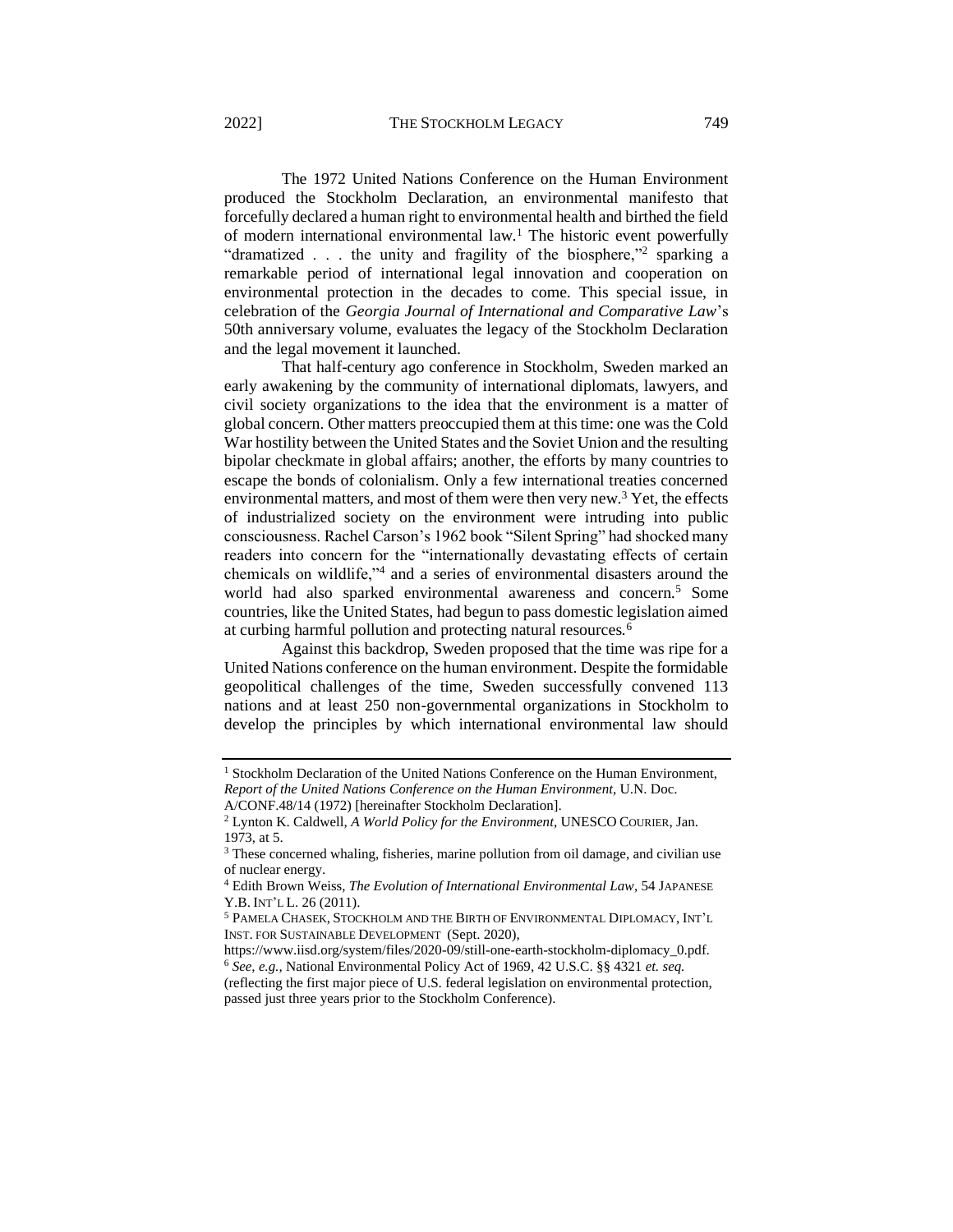develop. Those twenty-six principles, enshrined in the Stockholm Declaration, set the course of international environmental law. In the fifty years since, the international community has negotiated hundreds of agreements covering topics as diverse and important as protection of biological diversity and endangered species, transboundary movements of hazardous waste and chemicals, acid rain, depletion of the ozone layer, and climate change. As Edith Brown Weiss has observed, the two decades after the Stockholm Declaration produced *more than 1,100 international legal instruments* concerned either fully or partially with the environment.<sup>7</sup> The Stockholm Conference also led to the development of a dedicated United Nations body concerned with addressing environmental issues, the United Nations Environment Programme.

 The Stockholm Declaration can be rightly celebrated for inspiring this enormously productive period of international cooperation; for putting environmental issues on the international legal agenda for the next fifty years; and for driving the development of environmental law at the domestic level around the world. At the same time, the Declaration's distinctive framing of environmental problems and solutions deeply influenced these abundant subsequent laws, and here its legacy is mixed.

 In celebration of its 50th anniversary volume, the *Georgia Journal of International and Comparative Law* convened a conference in concert with the Dean Rusk International Law Center at the University of Georgia School of Law to reflect on the Stockholm Declaration's legacy. The conference, which took place in Athens, Georgia, and online on October 8, 2021, featured an array of experts from academia and practice who critically evaluated the Stockholm Declaration's articulation of first principles, asking how these principles shaped the field over the past half century and how to understand their long tail in the context of 21st century challenges. In particular, speakers were invited to reflect on the themes of Principle 1 of the Stockholm Declaration: environmental protection as a human right, as an intergenerational responsibility, and as entwined with the imperative to condemn and eliminate all forms of discrimination, segregation, and apartheid. While responses to this call were diverse, many contributors focused their reflection and critique on the Stockholm Declaration's distinctly anthropocentric approach.

 For example, one of the Stockholm Declaration's striking choices was to place environmental protection within the context of human rights. The Stockholm Conference broadcast this framework in its very title, concerning itself with "the *human* environment."<sup>8</sup> The Stockholm Declaration followed suit, opening with a pronouncement, in the gender-exclusive language of the time that, "[m]an has the fundamental right to freedom, equality and adequate

<sup>7</sup> Weiss, *supra* note 4, at 6 (emphasis added).

<sup>8</sup> U.N. Conference on the Human Environment, Stockholm (June 5-16, 1972).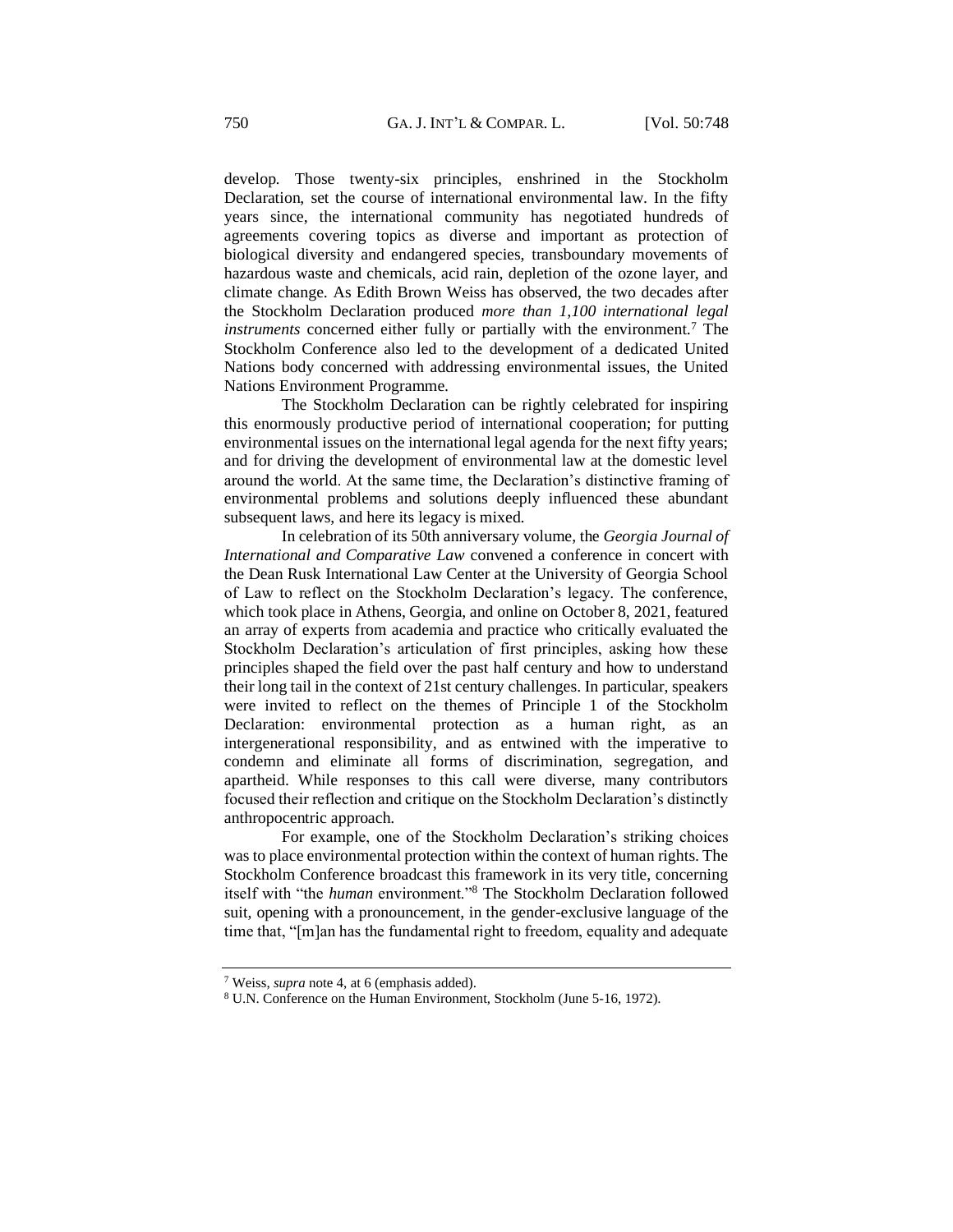conditions of life, in an environment of a quality that permits a life of dignity and well-being." In this focus on human rights, the Stockholm Declaration is, as panelist Tyler Giannini put it, "timeless, prophetic, and dated."<sup>9</sup> Prophetic, in that it was fifty years ahead of its time: the very day the Georgia Law conference unfolded, the United Nations Human Rights Council recognized for the very first time that a healthy and sustainable environment is a human right.<sup>10</sup> Timeless, in that the very anthropocentric concerns that brought us the Stockholm Declaration continue to animate international legal discourse today. Dated, in that the Declaration's conception of humanity was gravely limited and its approach could not address the root of the problem at hand: rapacious overconsumption, principally by the global north.

 The Stockholm Declaration's anthropocentric approach obscures as panelist Nnimmo Bassey evocatively observed at the Georgia Law conference—the place of humanity within nature and the intrinsic importance of other beings: "Our behavior is linked to loss of memory. We have forgotten that we are beings, and so we don't respect the other beings on this planet."<sup>11</sup>

 In Katie O'Bryan's contribution to this conference volume, entitled "Legal Rights for Rivers," she explores attempts by international lawyers to reclaim the importance of those other beings and of nature itself.<sup>12</sup> O'Bryan observes that the international legal idea of rights for nature is at least as old as the Stockholm Declaration itself, though this idea is absent from the Declaration's framing. Indeed, O'Bryan points out, the Stockholm Declaration explicitly places humankind at the top of the hierarchy: "Of all the things in the world, people are the most precious."<sup>13</sup> A legal-rights-fornature approach—though riddled with legal difficulties and unsolved questions, as her contribution explores—offers something fundamentally different, turning the Declaration's approach "on its head, or at least elevat[ing] nature to an equal position in the rights framework."<sup>14</sup>

 By severing the intrinsic connection between humanity and nature and placing people on top of the hierarchy, the Stockholm Declaration "produced an international environmental framework unable to 'see' environmental integrity as an independent imperative for international law,"

<sup>9</sup> Tyler Giannini, Address at The Georgia Journal of International and Comparative Law Conference: The 1972 Stockholm Declaration at 50: Reflecting on a Half-Century of International Environmental Law (Oct. 8, 2021).

<sup>10</sup> Human Rights Council Res. 48/13 (Oct. 8, 2021), https://documents-dds-

ny.un.org/doc/UNDOC/GEN/G21/289/50/PDF/G2128950.pdf?OpenElement. <sup>11</sup> Nnimmo Bassey, Address at The Georgia Journal of International and Comparative Law Conference: The 1972 Stockholm Declaration at 50: Reflecting on a Half-Century of International Environmental Law (Oct. 8, 2021).

<sup>12</sup> Katie O'Bryan, *Legal Rights for Rivers*, 50 GA.J. INT'L & COMP. L. 770 (2022).

<sup>13</sup> Stockholm Declaration, *supra* note 1, ¶ 5.

<sup>14</sup> O'Bryan, *supra* note 12, at 770.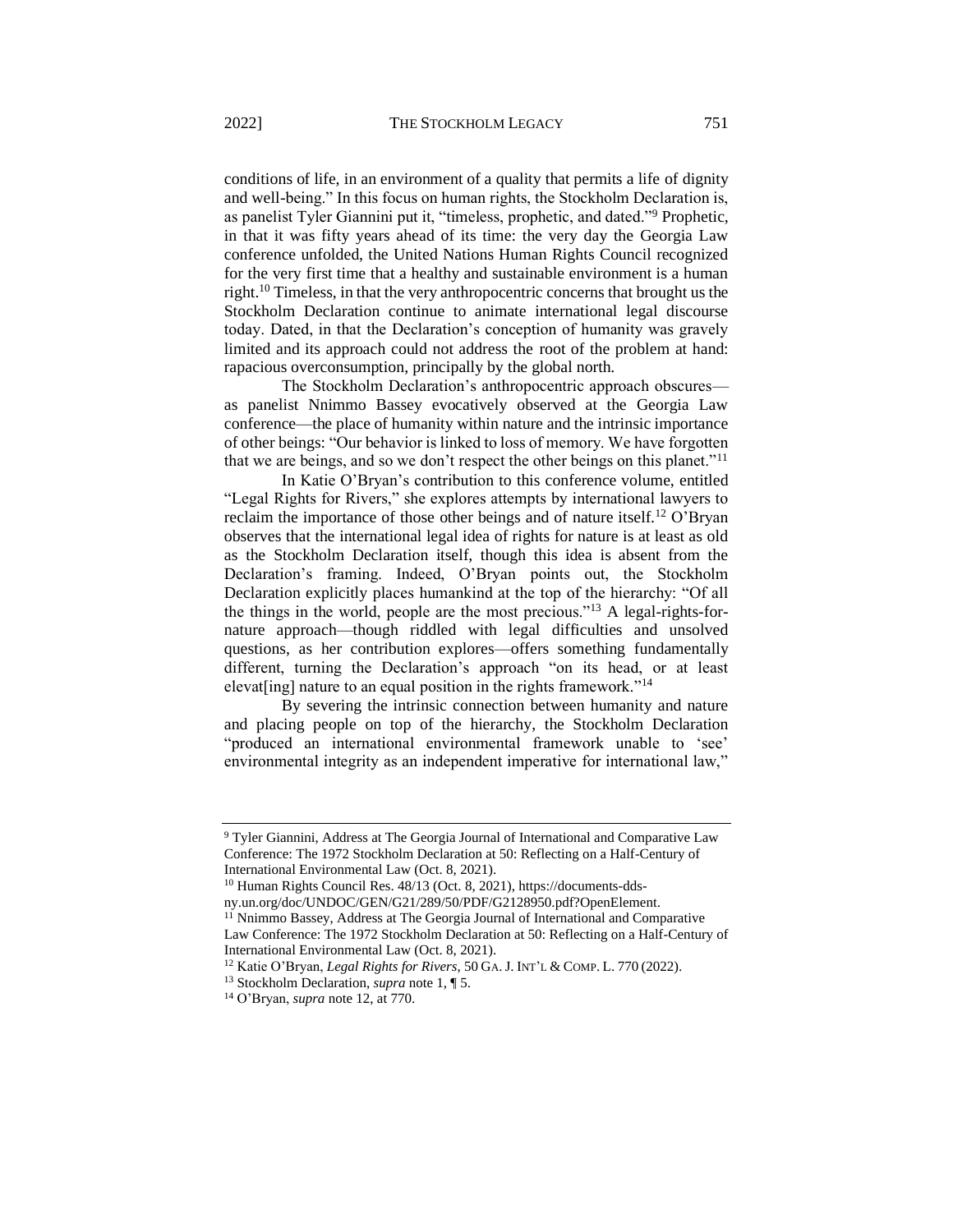as Rebecca Bratspies' powerful account in this volume declares.<sup>15</sup> In the process, the Declaration's framing radically curtailed international environmental law's capacity to respond to the grave and systemic problems, like climate change, that we confront a half century later. Bratspies traces this problem to twin shortcomings of the Stockholm Declaration's anthropocentric form: first, it continues the extractive, exploitative, colonial mindset, affirming sovereign control over resources and focusing on the earth as a producer of resources rather than a relational system; and second, it ignores the role that transnational corporations play in sustaining and "perpetuating a culture of commodification and overconsumption," so that it systemically omits even the merest reference to these producers of toxic pollution or the responsibilities of commercial actors for the environment.<sup>16</sup> The result, Bratspies observes, is a tradition of international environmental lawmaking long on law and short on transformative change.

 Beyond its functional shortcomings, the Stockholm Declaration's anthropocentric approach has a deeper intrinsic flaw: the conception of humanity at its heart is harmfully circumscribed. The Declaration's language tellingly omits half of the human population in repeatedly referring to the rights and duties of "man." The Declaration does lip service to racial equity while assigning no responsibility to the global north for the vast, racialized global inequities of colonial domination and the global north's concomitant head start in industrial development. This omission is all the more glaring since these very inequitable facts gave rise to the problems the document purports to address. Indeed, in the lead-up to the Stockholm Conference, developing countries expressed the concern that an international effort to protect the environment might in fact be cover for an effort by the global north to deny the global south the right to pursue their own industrial development. This produced the Founex report, which recognized that environmental protection and economic development should be balanced.<sup>17</sup> This "sustainable" development" framework found its way into the Stockholm Declaration, the subsequent 1992 Rio Declaration, and most of the rest of international environmental law, becoming one of its most foundational principles. While the sustainable development framework purports to balance the interests of the global north and south, contributors to the Georgia Law conference suggested that it in fact entrenched for a half century the harmful racialized dynamics of the 1972 context. In panelist Sarah Riley Case's powerful framing: "The origin stories of international environmental law perpetuate racial discourses that cast global south states as 'disinterested' in

<sup>15</sup> Rebecca Bratspies, *"In Countless Ways and On an Unprecedented Scale": Reflections on the Stockholm Declaration at 50*, 50 GA.J. INT'L & COMP. L. 755 (2022). <sup>16</sup> *Id*. at 765.

<sup>17</sup> *See* U.N. Conference on the Human Environment, *Founex Report on Development and Environment* (June 4-12, 1971); *see also* Miguel Ozorio de Almeida, ENVIRONMENT AND DEVELOPMENT: THE FOUNEX REPORT ON DEVELOPMENT AND ENVIRONMENT 25 (1972).